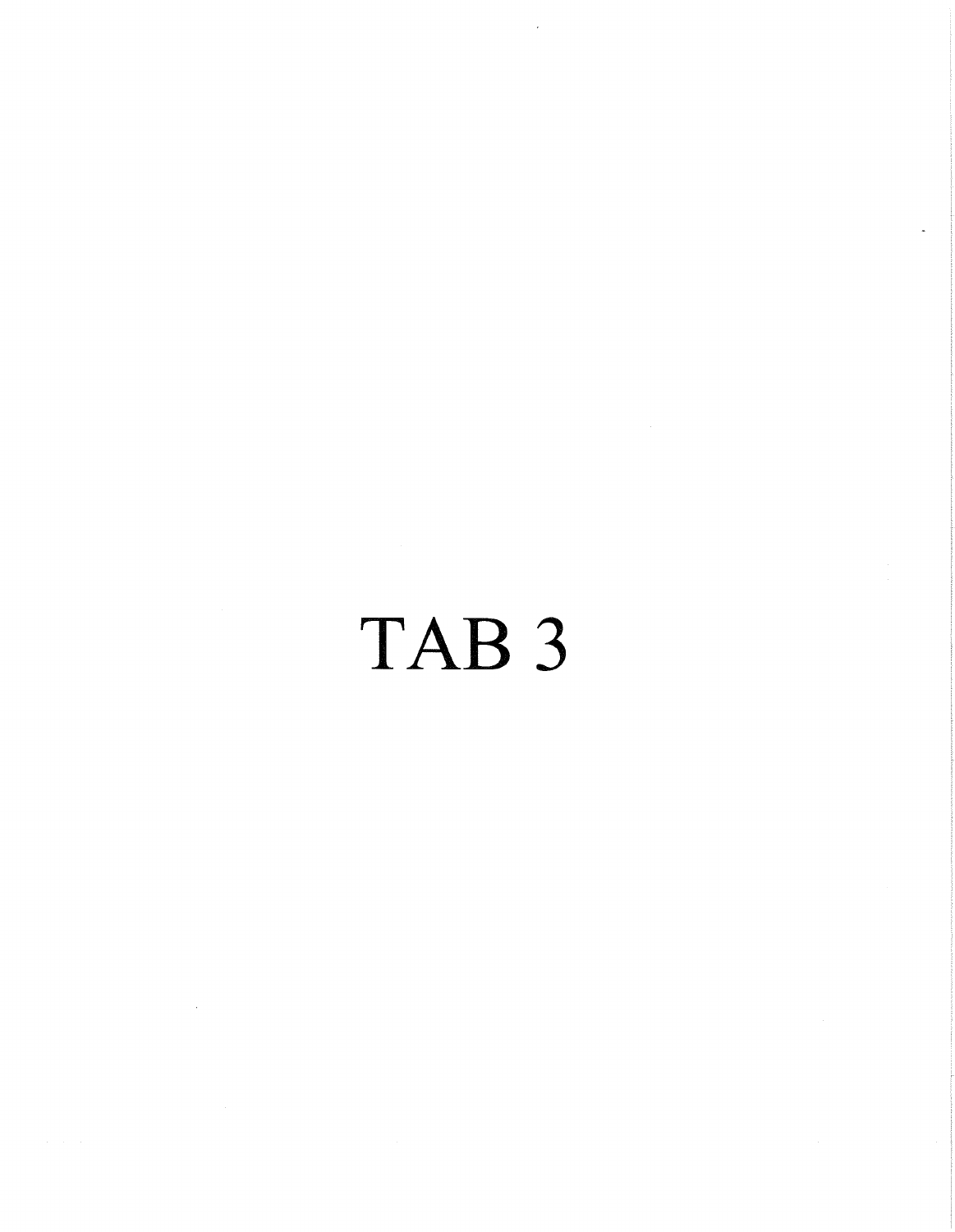#### REGULATION OF PERSONS UNDER 21 IN BARS AND NIGHTCLUBS Point Paper October 6, 2008

**ISSUE:** In 2006 Manatee County adopted Ordinance 06-42, regulating alcoholic beverages. This ordinance was codified in Chapter 2-3 of the Manatee County Code of Ordinances. ISSUE: In 2006 Manatee County adopted Ordinance 06-42, regulating alcoholic beverages.<br>This ordinance was codified in Chapter 2-3 of the Manatee County Code of Ordinances.<br>Section 2-3-9of the County ordinance provides that enforcement officers are also designated as Code Enforcement Officers for the purpose of enforcing the provisions of this Ordinance providing their governing bodies consent to such designation by resolution or otherwise." The City of Palmetto's alcoholic beverage **ISSUE:** In 2006 Manatee County adopted Ordinance 06-42, regulating alcoholic beverages.<br>This ordinance was codified in Chapter 2-3 of the Manatee County Code of Ordinances.<br>Section 2-3-90f the County ordinance provides t ordinance addresses some, but not all, of the matters regulated in the County ordinance. The designation by resolution or otherwise." The ordinance addresses some, but not all, of the matte City's ordinance does not make it unlawful for a night club. Frequently off-duty Sheriff Deputi City's ordinance does not make it unlawful for a person under 21 to be present in a bar or night club. Frequently off-duty Sheriff Deputies work as security guards for bars and nightalishes in Polimetto clone with off-duty night club. Frequently off-duty Sheriff Deputies work as security guards for bars and<br>nightclubs in Palmetto, along with off-duty Palmetto Police Officers. The Deputies do not<br>have the outhough the original of City also ha have the authority to enforce a City alcoholic beverage ordinance, and may enforce the County's alcoholic beverage ordinance only to the extent authorized by the City City's ordinance does not make it unlawful for a person under 21 to be present in a bar or might club. Frequently off-duty Sheriff Deputies work as security guards for bars and nightclubs in Palmetto, along with off-duty P Commission

BACKGROUND: After reviewing the above issue in a workshop format, the Commission requested that staff bring the item back with an analysis of how the above referenced County ordinance compared to Chapter 4 of the City Code of ordinances. A memorandum from the City Attorney setting forth basic areas of conflict has been provided in the agenda materials.<br>Staff also was asked to look into the Manatee County Sheriff's willingness to enforce the **BACKGROUND:** After reviewing the above issue in a workshop format, the Commission requested that staff bring the item back with an analysis of how the above referenced County ordinance compared to Chapter 4 of the City Co County ordinance within the City if the City were to authorize the Sheriff to enforce only select provisions of the ordinance within the City. Legal Counsel for the Sheriff has advised that the selection of certain provisions especially when coupled with differences in terminology, would cause confusion for deputies in the field.

#### ALTERNATIVES

- 1. Pass a resolution authorizing Palmetto Police Officers and Code Enforcement Officers to act as code enforcement officers for the purposes of enforcing all of Chapter 2-3 of the County Code, and repeal conflicting provisions of Chapter 4 of the City Code. See attached draft resolution.
- 2. Revise Chapter 4 of the City Code to make it unlawful for persons under the age of 21 to be present in certain types of establishments that serve alcohol. See attached draft ordinance
- 3. Adopt an ordinance containing terminology and language substantially similar to provisions of the County ordinance while, to the extent possible, retaining the substance of the current City ordinance. provisions of<br>substance of the<br>RECOMMENDATI<br>BUDGET IMPACT:<br>c:\Users\Owner\Documents\COP\Point l

RECOMMENDATIONS: Contingent upon discussion with Commission

#### **BUDGET IMPACT: None**

C:\Users\Owner\Documents\COP\Point Papers 2008\Under 21 Requirement (2).Pp.Doc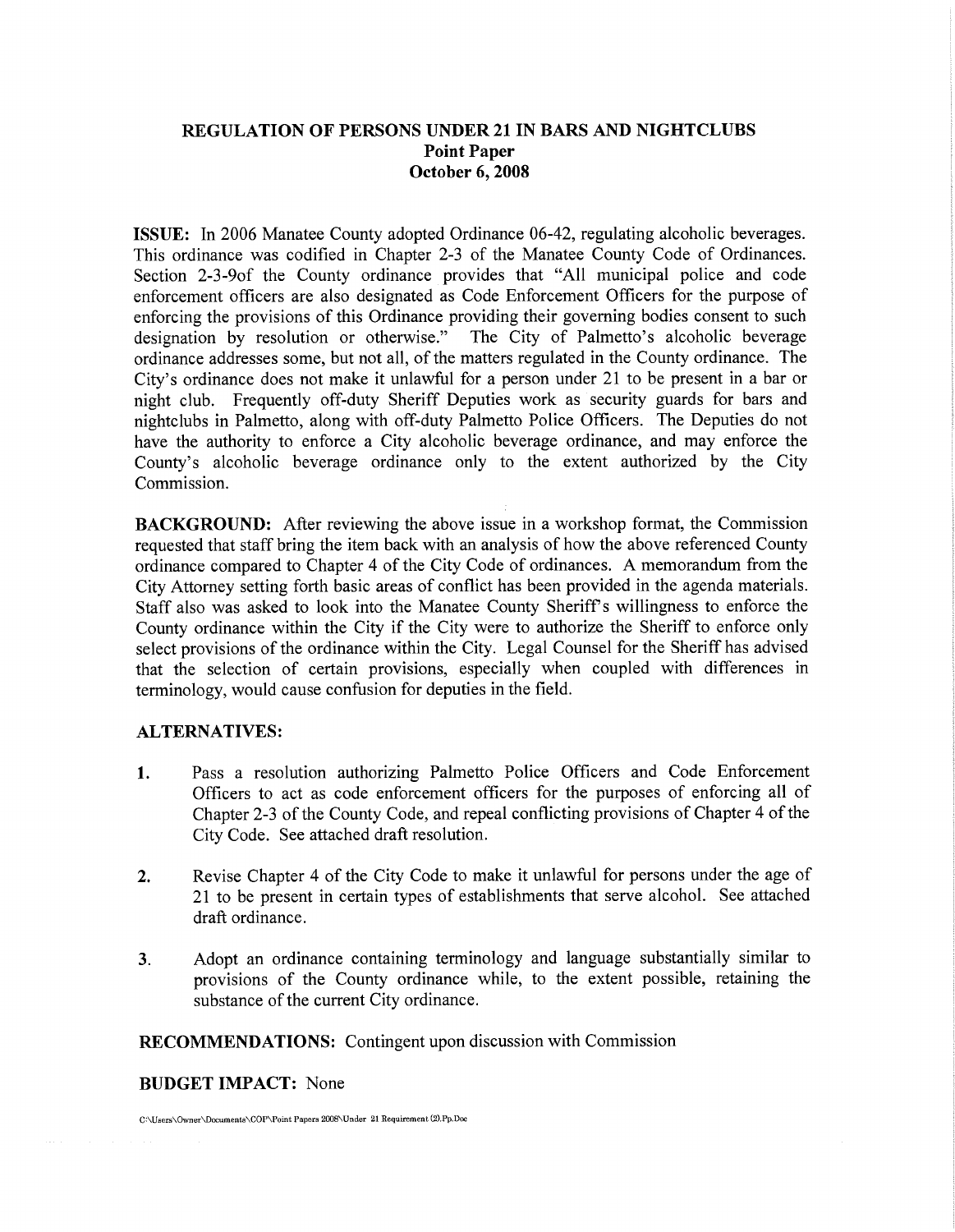#### CITY OF PALMETTO, FLORIDA RESOLUTION NO. 08-

A RESOLUTION OF THE CITY COMMISSION OF THE CITY OF PALMETTO, FLORIDA; PROVIDING FOR FINDINGS OF FACT; AUTHORIZING CITY POLICE AND CODE ENFORCEMENT OFFICERS TO ENFORCE MANATEE COUNTY ORDINANCE NO 0642 REGULATING THE PRESENCE OF PERSONS UNDER THE AGE OF 21 IN BARS AND NIGHT CLUBS; SUPERSEDING RESOLUTIONS IN CONFLICT; PROVIDING FOR SEVERABILITY;<br>AND PROVIDING FOR AN EFFECTIVE DATE. 06-42, REGULATING THE PRESENCE OF PEI<br>AGE OF 21 IN BARS AND NIGHT CLU<br>RESOLUTIONS IN CONFLICT; PROVIDING F<br>AND PROVIDING FOR AN EFFECTIVE DATE.

WHEREAS, Article VIII, Section 2 of the Florida Constitution provides that municipalities shall have governmental, corporate and proprietary powers to enable municipalities to conduct municipal government, perform municipal functions and render municipal services; and

Powers Act," implements the applicable provisions of the Florida Constitution and authorizes municipalities to exercise any power for municipal purposes, except when expressly prohibited by law and to enact ordinances in furtherance thereof. and Statutes, the "Municipal Home Rule municipal services; and<br>WHEREAS, Chapter 166, Florida

WHEREAS, Manatee County has adopted Ordinance No. 06.42 which, among other things, regulates the presence of persons under the age of 21 in bars and night clubs; and

WHEREAS, Manatee County Ordinance No. 06.42 is effective throughout Manatee County, including the City of Palmetto, except where a municipal ordinance is in conflict; and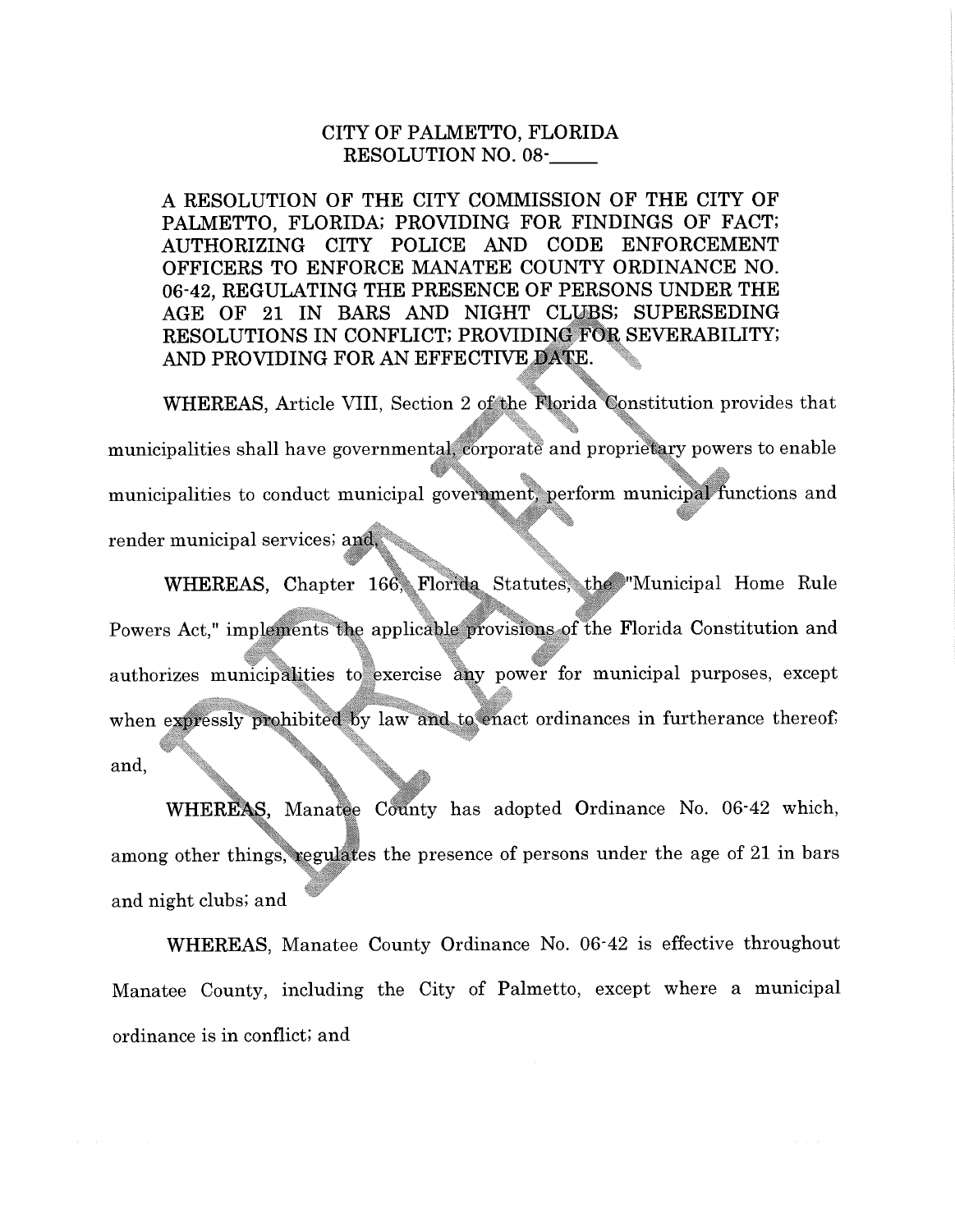Resolution No. 08 -Page <sup>2</sup> of <sup>4</sup>

WHEREAS, Manatee County Ordinance No. 06.42 provides municipal police and code enforcement officers with authority to enforce the provisions thereof upon consent by the appropriate municipal governing body; and

WHEREAS, the City Commission has considered the recommendations of City staff concerning this matter and finds that adoption of this resolution is in the best interest of the public health, safety and welfare. ti Example 12 and the state and finds that adoption of this resolution is in the interest of the public health, safety and welfare.<br>NOW, THEREFORE, BE IT RESOLVED by the City Commission of the City

of Palmetto, Florida, as follows: public health, safety and welfare.<br>
REFORE, BE IT RESOLVED by the City Commission of the City<br>
a, as follows:<br>
Findings of Fact. The above referenced "WHEREAS" clauses<br>
as findings of fact.

Section 1 u are adopted herein as findings of fact. z

Section 2 the City Commission has considered the recommendations of<br>g this matter and finds that adoption of this resolution is in the<br>ublic health, safety and welfare.<br>EFORE, BE IT RESOLVED by the City Commission of the City<br>, as f Consent and Authorization. The City Commission of the City of Palmetto hereby authorizes the Palmetto Police Department and duly designated Y City staff concerning this matter and finds that adoption of this resolution is in the best interest of the public health, safety and welfare.<br>
NOW, THEREFORE, BE IT RESOLVED by the City Commission of the City of Palmetto, amended from time to time.

Section 8. Resolutions In Conflict. This Resolution hereby supersedes all resolutions, or parts thereof, in conflict here with to the extent of such conflict. Expediance of the Resolutions of the Conflict. This Resolution hereby superficient and the extent of such conflict.<br>
Section 4. Severability It is the intent of this Resolution to complete

Section 4. Severability. It is the intent of this Resolution to comply with the requirements of all applicable law and constitutional requirements. If any provision or portion of this Resolution is declared by any court of competent jurisdiction to be void, unconstitutional or unenforceable, then such provision or

 $-2-$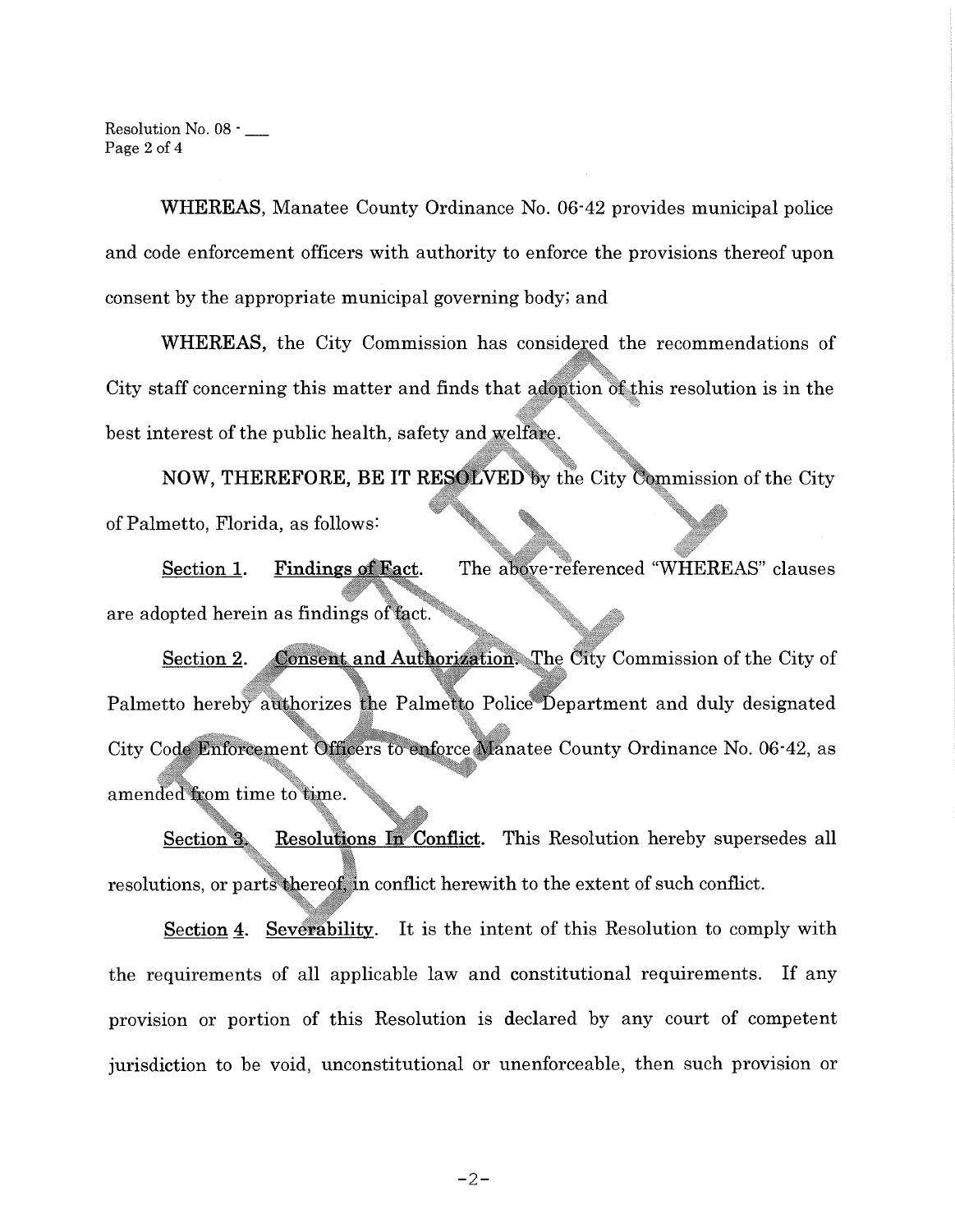Resolution No. 08 -Page <sup>3</sup> of <sup>4</sup>

portion shall be deemed null and void but all remaining provision and portions of this Resolution shall remain in full force and effect

law Section 5. Effective Date. This Resolution shall take effect as provided by

PASSED AND DULY ADOPTED, in regular session, by the City Commission of the City ofPalmetto with <sup>a</sup> <sup>a</sup> ori pres t Commission of the City of Palmetto, with a quorum present and voting, this \_\_\_\_\_

 $Bv$ 

day of  $\qquad \qquad .2008.$ 

CITY OF PALMETTO, FLORIDA, BY AND THROUGH THE CITY COMMISSION OF THE CLIY OF PALMETTO

MORE BUSTLE, JR., MAYOR

s

ATTEST: James R. Freeman

 $By:$ ST: James R. Free<br>City Clerk<br>City Clerk/Deputy<br>er\Documents\COP\Resos\Bedger 21 Res.Do

C:\Users\Owner\Documents\COP\Resos\Under 21 Res.Doc

 $-3-$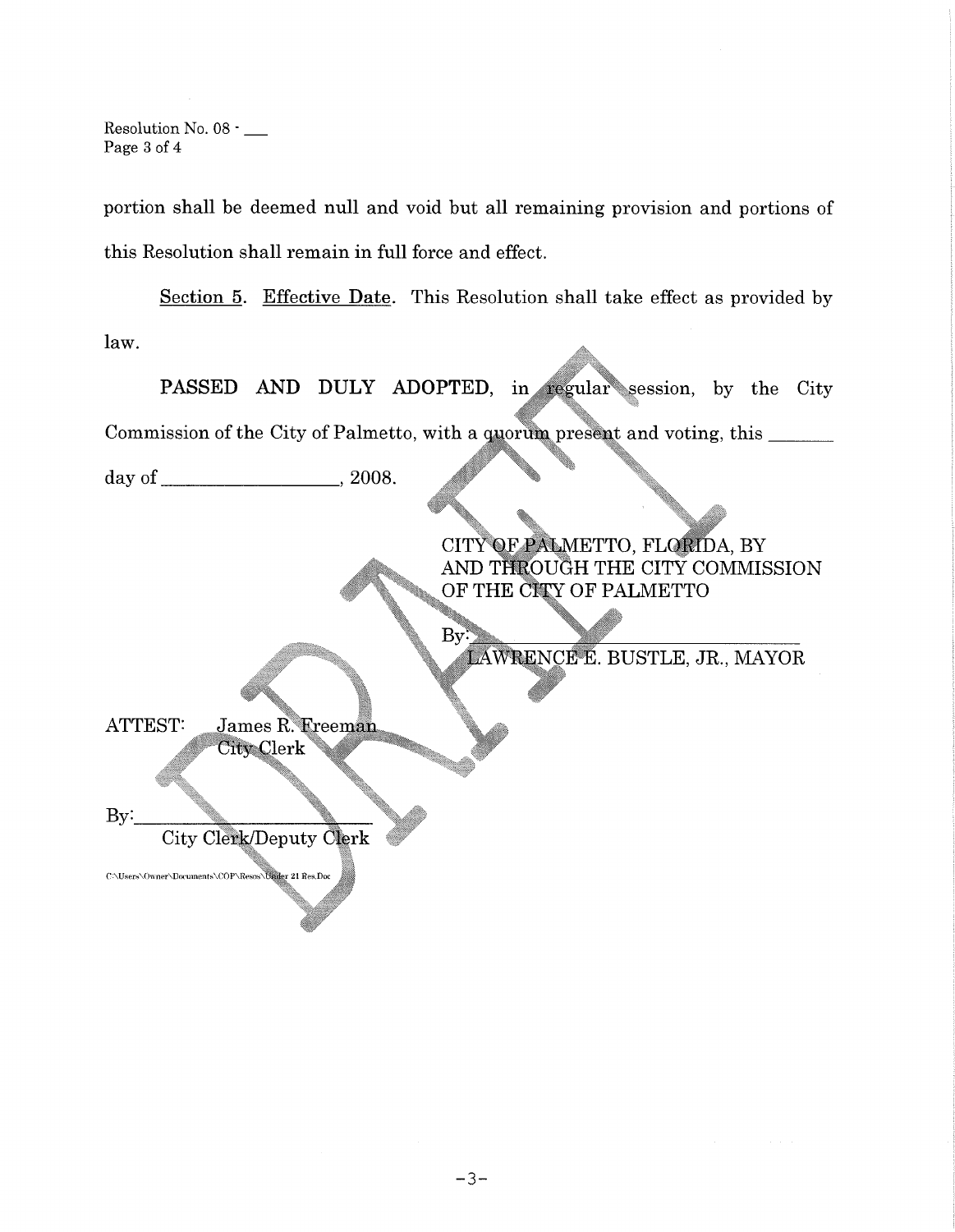Resolution No. 08 -Page <sup>4</sup> of <sup>4</sup>

## EXHIBIT A SCHEDULE OF FEES REMOVAL AND REPLACEMENT OF TREES

\$10

\$25

\$50

#### Application Fee

Tree Removal Permit, 0-5 trees

Tree Removal Permit, 6-25 trees

Tree Removal Permit, 26 or more trees

Removal of a tree that has a cal Payment in lieu of Tree Replace<br>Removal of a tree that has a cali<br>3" caliber tree, or a payment in l <sup>s</sup> replacement with one

Removal of a tree that has a caliber of  $16^{\circ}$  30" D.B.H. requires replacement with three  $3$ " caliber trees, or a payment in lieu of  $$1800$ 

Removal of a tree that has a caliber over 30" D.B.H. requires replacement with four 5" caliber trees, or a payment in lieu of \$2900

#### Important Notes:

Important Fores.<br>Non-refundable fees shall be paid upon filing the application or request, and no consideration shall be undertaken until all applicable fees are paid.

Cash payment in lieu of tree replacement shall be made prior to the issuance of any<br>building permit for the property upon which trees must be replaced. Utilization of<br>the payment in lieu option shall be approved by the Cit Non-refundable fees shall be paid upon filing the application or request, and no<br>consideration shall be undertaken until all applicable fees are paid.<br>Cash payment in lieu of tree replacement shall be made prior to the iss consideration shall be undertaken until all applicable lees are paid.<br>Cash payment in lieu of tree replacement shall be made prior to the issuance of any<br>building permit for the property upon which trees must be replaced. Cash payment in lieu of tree<br>building permit for the prope<br>the payment-in-lieu option s<br>greater than \$5,000.00 or th<br>thousand dollars \$5,000.00.<br>Annlicants shall be responsil Consideration shall be undert<br>Cash payment in lieu of tree :<br>building permit for the prope:<br>the payment in lieu option sh<br>greater than \$5,000.00 or the<br>thousand dollars \$5,000.00.<br>Applicants shall be responsib<br>consulting s

Applicants shall be responsible to the City for the actual cost of professional thousand dollars \$5,000.00.<br>Applicants shall be responsible to the City for the actual cost of professional<br>consulting services associated with the City's review and consideration of submitted<br>applications, including but n consulting services associated with the City's review and consideration of submitted greater than \$0,000.00 or the thousand dollars \$5,000.00.<br>
Applicants shall be responsible<br>
consulting services associated<br>
applications, including but not<br>
CNUsers\Owner\Documents\COP\Resos\Tree removal fees.reso.doc

 $-4-$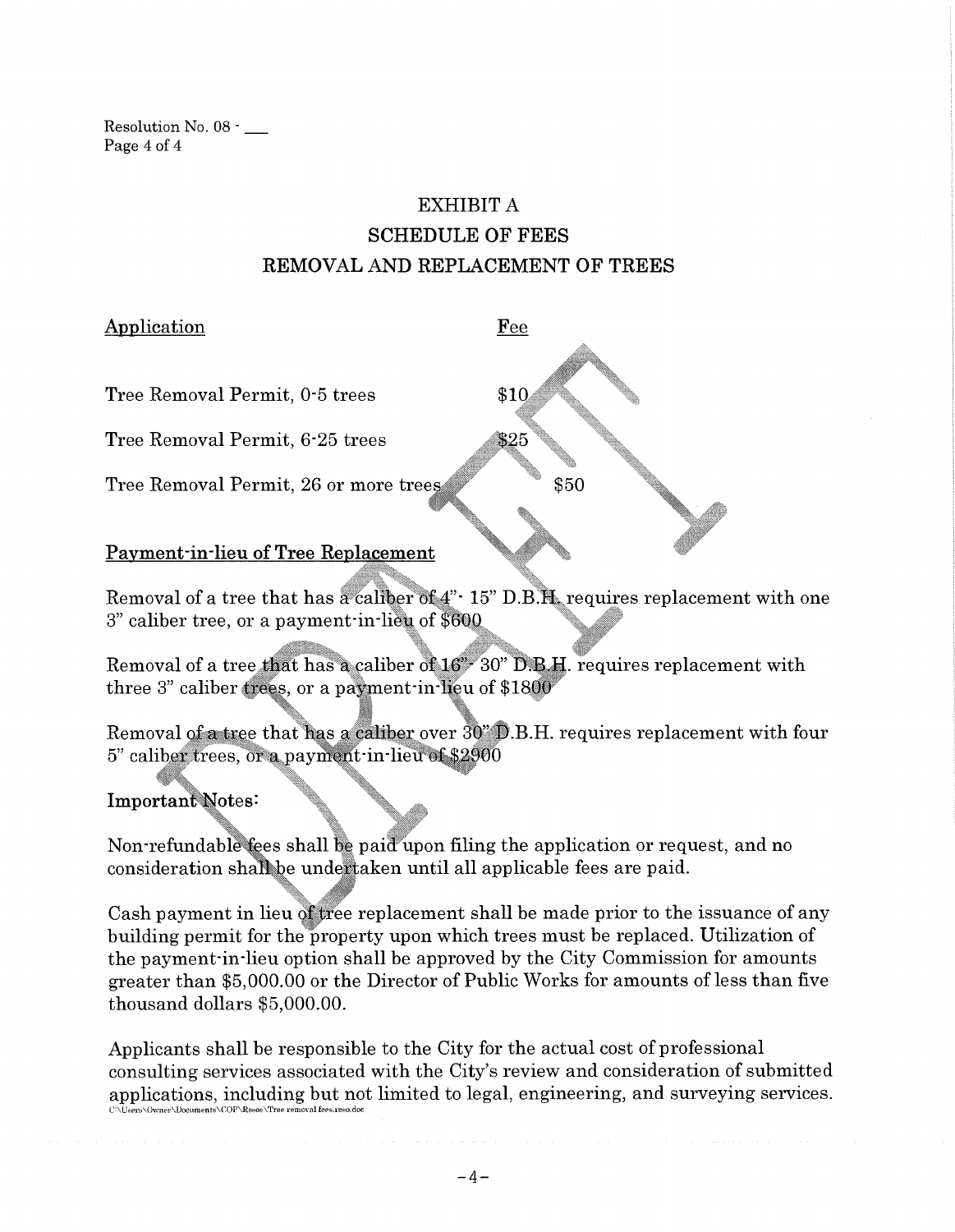#### ORDINANCE 0

AN ORDINANCE OF THE CITY OF PALMETTO. FLORIDA PERTAINING TO THE SALE, SERVING AND ALLOWING CONSUMPTION OF INTOXICATING LIQUORS BY PERSONS UNDER THE AGE OF TWENTY-ONE; REGULATING ACCESS BY PERSONS UNDER THE ORDINANCE 08-\_\_\_<br>AN ORDINANCE OF THE CITY OF PALMETTO,<br>FLORIDA PERTAINING TO THE SALE, SERVING AND<br>ALLOWING CONSUMPTION OF INTOXICATING<br>LIQUORS BY PERSONS UNDER THE AGE OF TWENTY-<br>ONE; REGULATING ACCESS BY PERSONS UNDER TH INTOXICATING LIQUORS ARE SOLI FOR THE USE OF FALSE IDENTIFICATION TO OBTAIN CONSUMPTION ON THE ON OF INTOXICATING<br>DER THE AGE OF TWENTY-<br>S BY PERSONS UNDER THE<br>ESTABLISHMENTS WHERE<br>RS ARE SOLD FOR<br>PREMISES ; PROHIBITING<br>NTIFICATION TO OBTAIN<br>NTS WHERE INTOXICATING ELEOWING CONSOMETION OF INTOXICATING<br>LIQUORS BY PERSONS UNDER THE AGE OF TWENTY-<br>ONE; REGULATING ACCESS BY PERSONS UNDER THE<br>AGE OF TWENTY-ONE TO ESTABLISHMENTS WHERE<br>INTOXICATING LIQUORS ARE SOLD FOR<br>CONSUMPTION ON THE PR FLORIDA PERTAINING TO THE SALE, SERVING AND<br>ALLOWING CONSUMPTION OF INTOXICATING<br>LIQUORS BY PERSONS UNDER THE AGE OF TWENTY-<br>ONE; REGULATING ACCESS BY PERSONS UNDER THE<br>AGE OF TWENTY-ONE TO ESTABLISHMENTS WHERE<br>INTOXICATIN PREMISES; PROVIDING FOR REPEAL IN CONFLICT; PROVIDING FOR SEVERABILITY; AND N OI<br>FRITHE<br>FRITABL<br>STABL<br>STABL<br>STABL<br>THE CONS<br>REPEA<br>FOR SH<br>TVE DA<br>TVE DA<br>TVE DA **EXAMPLE SOLD FOR<br>
FIMENTS WHERE<br>
SOLD FOR<br>
; PROHIBITING<br>
CON TO OBTAIN<br>
E INTOXICATING<br>
MPTION N THE<br>
OF ORDINANCES<br>
ERABILITY; AND** PROVIDING FOR AN EFFECTIVE DATE.

WHEREAS, Article VIII, Section 2 of the Florida Constitution provides that municipalities shall have governmental, corporate and proprietary powers to enable municipalities to conduct municipal government, perform municipal functions and render municipal services; and,

to the referenced provision of the Florida Constitution, a city may exercise any power for municipal purposes except as otherwise provided by law; and,

enact ordinances in furtherance thereof; and, Florida Statutes, the "Municipal Home Rule Powers Act,' implements the applicable provisions of the Florida Constitution and authorizes municipalities to exercise any power for municipal purposes, except when expressly prohibited by law and to

**WHEREAS**, within the above-referenced grant of powers, the City of Palmetto (the "City") has the authority to regulate conditions and activities within the City for the protection of the public health, safety and welfare; and

WHEREAS, Florida law prohibits the selling, serving or allowing the consumption of alcoholic beverages to persons under twenty-one  $(21)$  years of age; and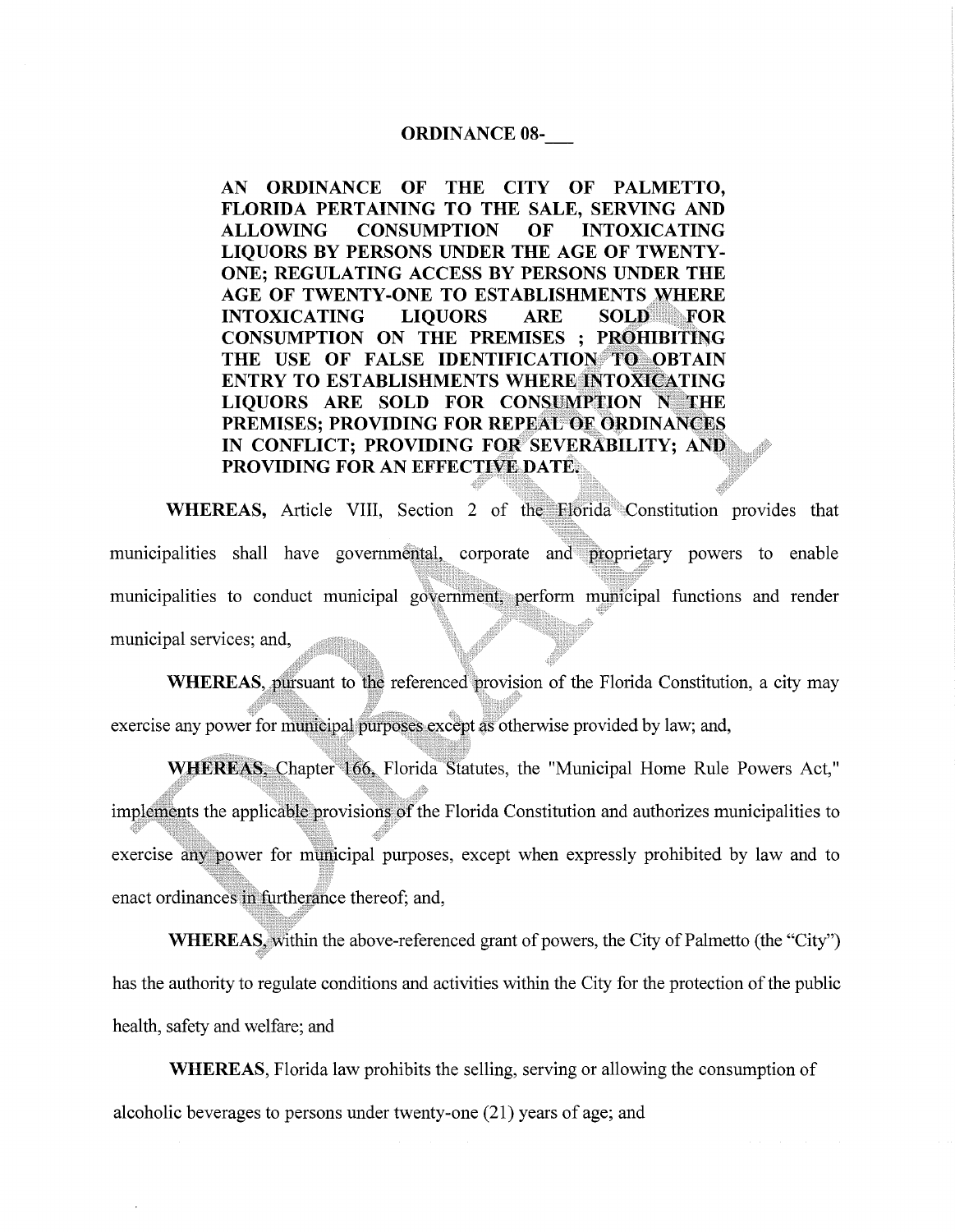WHEREAS, there are establishments within the City that sell intoxicating liquors for consumption on the premises; and

WHEREAS, such establishments often permit persons over the age of eighteen but under the age of twenty-one to be present while alcoholic beverages are being served to persons age twenty-one (21) and older; and provided to the premises; and<br>
WHEREAS, such establishments often permit persons over the age of et<br>
of twenty-one to be present while alcoholic beverages are being served to<br>
one (21) and older; and<br>
WHEREAS, City staff a

WHEREAS, City staff and members of the Palmetto Police Department have informed the City Commission that persons under the age of twenty-one  $(21)$  frequently WHEREAS, City staff and members of the Palmetto Police Departm<br>the City Commission that persons under the age of twenty-one (21) frequen<br>consume alcohol within such establishments in violation of Florida law; and

WHEREAS, the City Code of Ordinance currently makes it unlawful for owners and operators of such establishments to permit access to person's under the age of eighteen (18) but does not regulate access or consumption of alcoholic beverages by persons between the ages of

eighteen (18) and twenty-one<br>WHEREAS, the City<br>subject to certain exceptions,<br>enter or remain in an establish subject to certain exceptions, make it unlawful for persons under the age of twenty-one (21) to enter or remain in an establishment where intoxicating liquors are sold for consumption on the premises; and

WHEREAS, the City Commission further finds that the public interest is served by making it unlawful for any holder of <sup>a</sup> license to operate an establishment where intoxicating liquors are sold for consumption on the premises to permit access to minors; and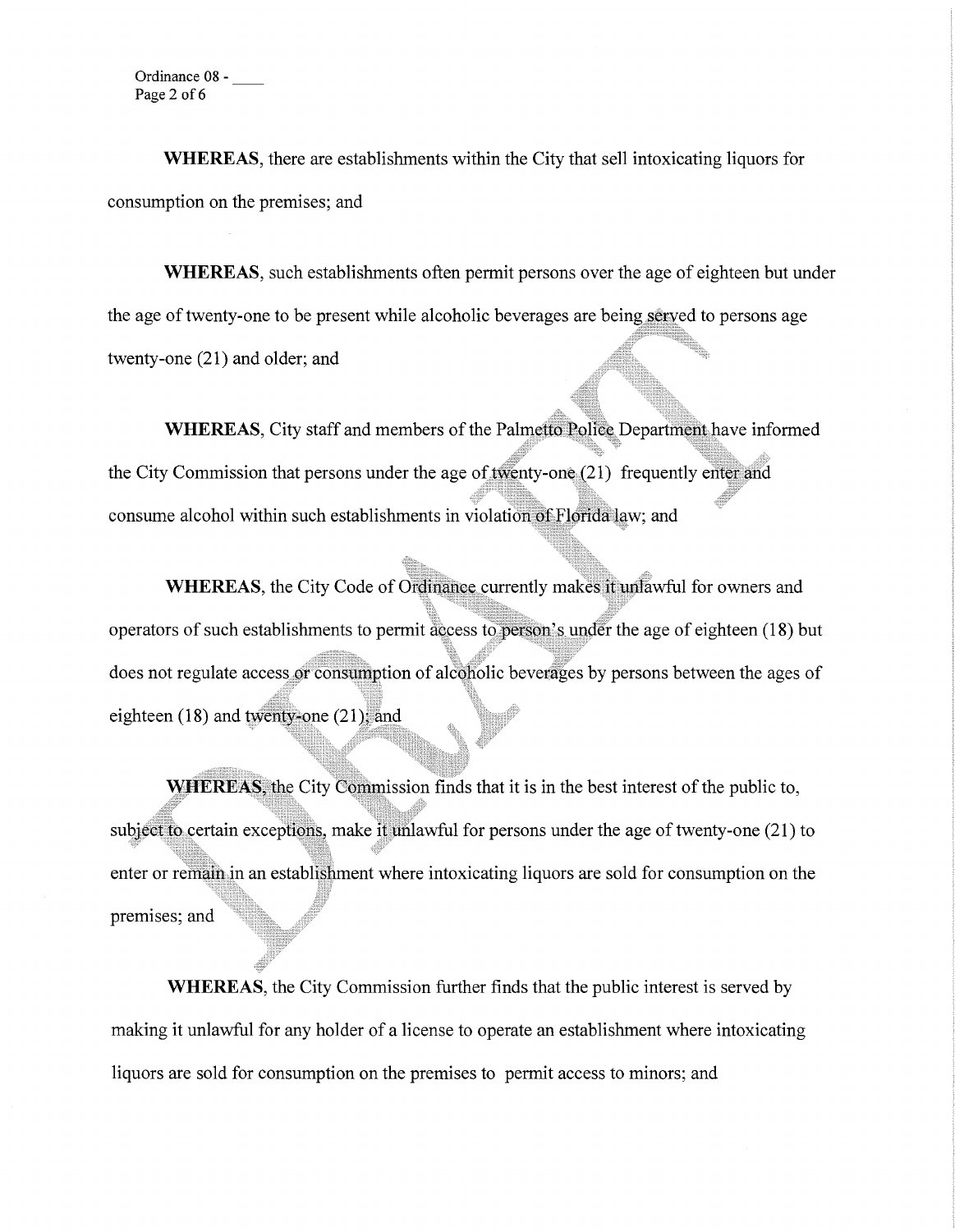WHEREAS, the City Commission further finds that prohibiting the use or attempted use of false identification to gain entry to establishments where intoxicating liquors are sold for consumption on the premises is a reasonable means of preventing access to alcoholic beverage establishments by persons under the age of twenty-one  $(21)$ ; and

proprion on the premises is a reasonable means of preventing access<br>hments by persons under the age of twenty-one (21); and<br>WHEREAS, consistent with the findings stated above, the City<br>ined that adoption of this ordinance Commission has determined that adoption of this ordinance is in the best interest of the public health, safety and welfare. WHEREAS, consistent with the findings stated above, the City Commission has<br>ned that adoption of this ordinance is in the best interest of the public health, safety and<br>NOW, THEREFORE, BE IT ORDAINED BY THE CITY OF<br>IETTO,

## PALMETTO, FLORIDA, as follows:

Section 1 Findings of Fact. The above "WHEREAS" clauses are adopted herein

as findings of fact.

Section 2. Revision Language. Chapter 4, Division4-4, of the City of Palmetto Code of

Ordinances is hereby amended to read in its entirety as follows:

### Sec. 4-4. Person's under 21 in alcoholic beverage establishments.

Sec. 4-4. Person's under 21 in alcoholic beverage establishments.<br>
(a) It shall be unlawful for any holder of a license to operate a saloon, bar, cocktail<br>
lounge or other place where intoxicating liquors are sold for cons to share be unlawful top any notice of a fitting to operate a satioon, bar, cocktant lounge or other place where intoxicating liquors are sold for consumption on the premises to allow or permit any person under the age of stroll, wander or loaf in such premises, unless such minor is attended or accompanied by his parent or guardian.

(b) Notwithstanding the provision of subsection (a), a person under the age of twenty-<br>and  $(21)$  veers without being attended are assumential by a narration aroundian, may be one (21) years, without being attended or accompanied by a parent or guardian, may be allowed to be present at and remain on the premises of any bona fide restaurant or any holder of a special license issued by the Division of Alcoholic Beverages and Tobacco of the Department of Business Regulation under section 561.20(2) and (7), Florida Statutes, or any rules issued under said statute by Di or any rules issued under said statute by Division of Alcoholic Beverages and Tobacco of the Department of Business Regulation; provided, that alcoholic beverages are sold only during the time such holder is actively engaged in the primary business of the holder.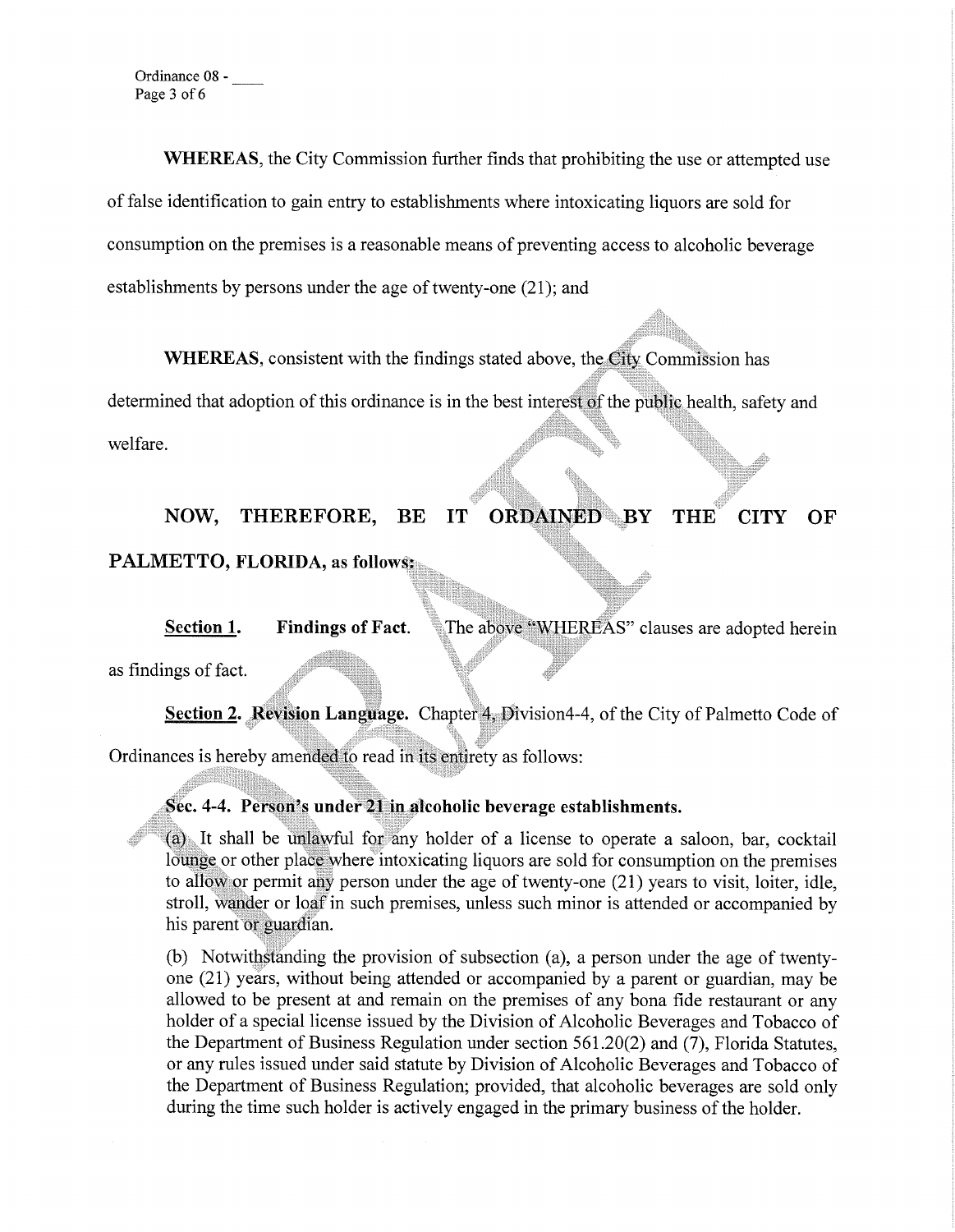(c) It shall be unlawful for any person under the age of twenty-one  $(21)$  to enter or remain on the premises of any establishment where intoxicating liquors are sold for consumption on the premises while that establishment is selling and/or serving alcoholic beverages for consumption on the premises

(d) It shall be unlawful for any person to present any false, altered or otherwise<br>fraudulent proof of age to attempt to gain entry to, any establishment where into<br>liquors are sold for consumption on the premises while t fraudulent proof of age to attempt to gain entry to, any establishment where intoxicating liquors are sold for consumption on the premises while that establishment is selling and/or serving alcoholic beverages for consumption on the premises.

fraudulent proof of age to attempt to gain entry to, any establishment where intoxicating<br>liquors are sold for consumption on the premises while that establishment is selling<br>and/or serving alcoholic beverages for consumpt (c) It shall be unlawful for any person under the age of twenty-one (21) to enter or<br>remain on the premises of any establishment where intoxicating liquors are sold for<br>consumption on the premises while that establishment (e) It shall be unlawful for any establishment where intoxicating liquors are consumption on the premises, or any employee or agent thereof, to knowing permit to remain on the premises of such establishment any person unde permit to remain on the premises of such establishment any person under the age of twenty-one (21) while that establishment is selling and/or serving alcoholic beverages for consumption on the premises

Each establishment where intoxicating liquors are sold for consumption on the<br>pises shall develop a written policy setting forth its system for verifying the age premises shall develop a written policy setting forth its system for verifying the age of persons it admits onto its premises and shall provide a copy of such policy to the City of Palmetto Chief of Police. The Palmetto Police Department is authorized to develop. persons it admits onto its premises and shart provide a copy of such policy to the City of<br>Palmetto Chief of Police. The Palmetto Police Department is authorized to develop,<br>publish and periodically revise a model age veri persons it admits onto its premises and shall provide a copy of such policy to the City of<br>
Palmetto Chief of Police. The Palmetto Police Department is authorized to develop,<br>
publish and periodically revise a model age ve implements that intoxicating lique<br>implements that<br>not be fined for<br>within the six (6 within the six (6) months preceding the current violation. Each establishment shall only be able to benefit from this fine forbearance once. rving alcoho<br>for consumpt<br>em for verify<br>of such polic<br>s authorized<br>em for such<br>tem, any esta for consumption on the<br>em for verifying the age<br>of such policy to the Ci<br>s authorized to develop,<br>em for such establishm<br>tem, any establishment lice Department is authorized to deve<br>e verification system for such establish<br>blish a model system, any establishm<br>on on the premises which adopts and<br>be found in violation of this section be found in violation of this section but shall not be fined for an unintentional violation unless it has already been found in violation blish a model system, any establishment whe<br>on on the premises which adopts and<br>be found in violation of this section but shall<br>unless it has already been found in violation<br>rrent violation. Each establishment shall only<br>s

 $(g)$ . Nothing herein shall be deemed to in any way prohibit any person under the age of

Being present in an establishment where intoxicating liquors are sold for on the premises as an employee of that establishment to perform work

duties;<br>
(2) Being present in an establishment where intoxicating liquors are sold for<br>
consumption on the premises pursuant to an agreement with that establishment to provide (g) Nothing herein shall be deemed to in any way prohibit any person under the age of twenty-one (21) from:<br>
(1) Being present in an establishment where intoxicating liquors are sold for consumption on the premises as an some service, including providing security, maintenance, or entertainment to the establishment or its patrons;

(3) Being present in an establishment where intoxicating liquors are sold for consumption on the premises for the purposes of making a delivery of goods to that establishment

4 Being present in <sup>a</sup>alcoholic beverage establishment while performing <sup>a</sup> public or legal duty, such as law enforcement, fire suppression, building inspection, or health inspection;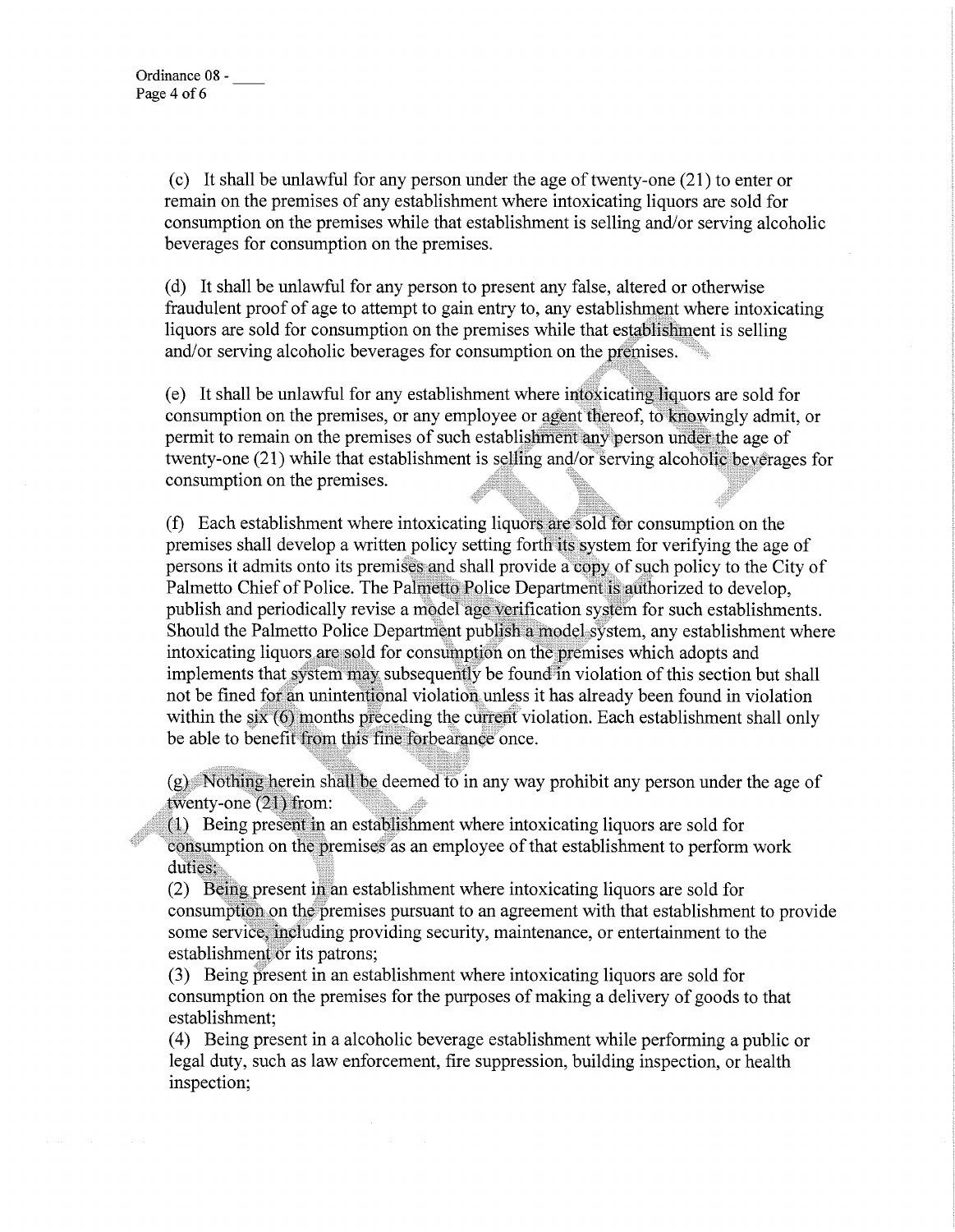é

5 Being present in an establishment where intoxicating liquars are sold for consumption on the premises when such establishment is not then selling and/or serving alcoholic beverages but is otherwise open to the public, such as when such establishment is holding a "teen night" or similar program. Such establishment shall ensure that all (5) Being present in an establishment where intoxicating liquors are sold for consumption on the premises when such establishment is not then selling and/or ser alcoholic beverages but is otherwise open to the public, suc is holding a "teen night" or similar program. Such establishment shall ensure that all<br>persons under the age of twenty-one (21) have left the premises after any such program<br>mise to resume the aforestion of also hall in hi prior to resumption of service of alcoholic beverages.

persons under the age of twenty-one (21) have left the premises after any such program<br>prior to resumption of service of alcoholic beverages.<br>Section 3. Repeal of Inconsistent Ordinances. This Ordinance hereby repeals all<br> Section 3. Repeal of Inconsistent Ordinances. This Ordinances, or parts thereof, in conflict herewith to the extent of such conflict.

state of such conflict.<br>Section 4. Severability. If any provision of this Ordinance or the application thereof to any person or circumstances is held invalid, the invalidity shall not affect other provisions or applications of the Ordinance which can be given effect without the invalid provision or application, and to this end the provisions of this Ordinance are declared severable.

Section 5. Effective Date. This Ordinance shall take effect as provided for by law and by City Charter reconsideration by the City Commission and passing of the Ordinance by at least four (4) votes. 4.4 upon execution by the Mayor or, if disapproval occurs, upon 4, upon execution by the Mayor or, if disapproval occurs,<br>ssion and passing of the Ordinance by at least four (4) votes.

|                                                                                                                                                                                                   | <b>MARINE A</b><br>5.5315355333858312<br>A 23 Monroe of Victor class \$1000<br>a bulgar composition of the<br><b>CONTRACTORS AND CONTRACT</b>                                                                          | 00/2012<br>m<br><b>TELP</b>                                                                                      |
|---------------------------------------------------------------------------------------------------------------------------------------------------------------------------------------------------|------------------------------------------------------------------------------------------------------------------------------------------------------------------------------------------------------------------------|------------------------------------------------------------------------------------------------------------------|
|                                                                                                                                                                                                   | <b>FIRST READING</b><br>,,,,,,,,,,,,,<br><b>Report Follows</b><br><b>COMMISSIONS</b>                                                                                                                                   | ,,,,,,,,,,,,,,,,<br>Service Commercial Commercial<br><b>SEATTLE COORDINATION CONTINUES.</b><br><b>Contractor</b> |
| <b>READY</b><br>all and the fact<br>$-200$<br><b>Addressed</b><br><b><i><u>ACCESSORIA</u></i></b><br>and the following company<br>------<br><b>CONTRACTOR</b><br>110003-006<br>11121223<br>$-122$ | PUBLICATION DATE<br><b>A</b><br>020010200200000<br>en el compo del para la contra del co<br>by the extra the company's con-<br><b>Search Contact Contact</b><br><b>College contract of the collect</b><br>,,,,,,,,,,,, |                                                                                                                  |
|                                                                                                                                                                                                   | <b>SECOND READING</b><br>ALSO DESIGNED AND ANY AN<br>------<br>------                                                                                                                                                  |                                                                                                                  |

PASSED AND DULY ADOPTED, BY THE CITY COMMISSION OF THE CITY OF PALMETTO, FLORIDA, with a quorum present and voting, in regular session assembled, this  $\_\_\_$ , day of  $\_\_\_$ , 2008.

By:

Lawrence E. Bustle, Jr., Mayor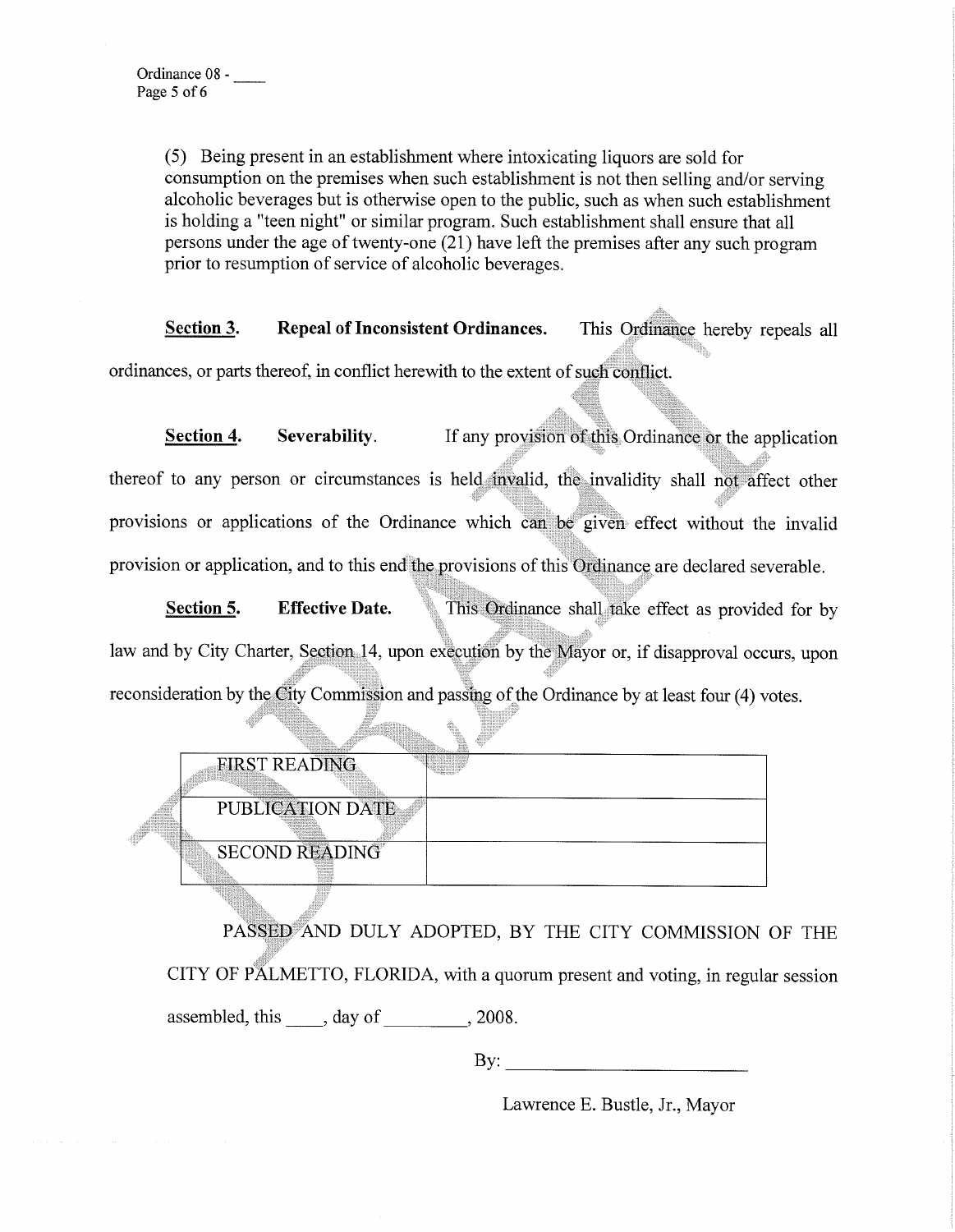Ordinance 08 Page <sup>6</sup> of <sup>6</sup>

ATTEST

By

James R. Freeman, City Clerk

C:\Users\Owner\Documents\COP\Ords\Under 21 ord 9.30.08.doc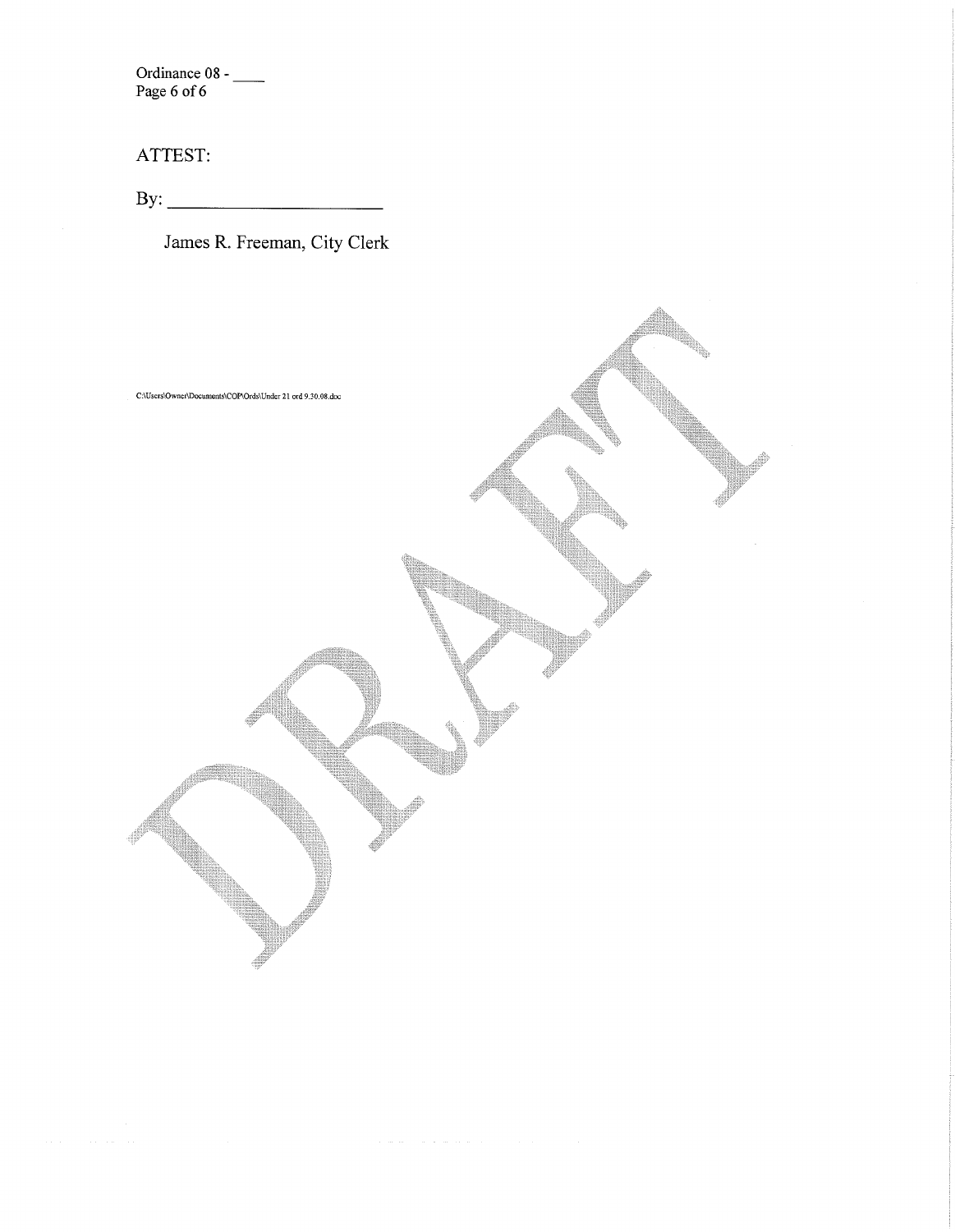# Míchele S. Hall, P.L.<br>Attorney at Law Míchele S. Hall, P.L.<br>Attorney at Law<br>505 25<sup>th</sup> Street West<br>denton: Florída:24 Míchele S. Hall, P.L.<br>Attorney at Law<br>505 25<sup>th</sup> Street West<br>Bradenton, Florída 34205<br>MEMORANDUM

mshlawoffice@gmail com

(941)745-1920 phone<br>(913)423-5556 for (941)745-1920 ph<br>(813)433-5556 fax

#### MEMORANDUM

| TO:                   | Mayor Lawrence E. Bustle, Jr.<br>City Commission                                                                                       |
|-----------------------|----------------------------------------------------------------------------------------------------------------------------------------|
| FROM:<br>DATE:<br>RE: | Michele S. Hall, City Attorney<br>September 30, 2008<br>Conflicts between County and City Ordinances<br>Regulating Alcoholic Beverages |

Manatee County Code of Ordinances, Chapter 2-3 is provided below. Terms in the County ordinance that conflict with provisions of Chapter 4 of the City Code of Ordinances are highlighted in yellow. Brief explanations as to why portions of the County's ordinance do or do not conflict with the City's ordinance Manatee County Code of Ordinances, Chapter 2-3 is provided below. Terms in the County ordinance that conflict with provisions of Chapter 4 of the City Code of Ordinances are highlighted in yellow. Brief explanations as to

Manatee County Code of Ordinances Manatee County Code of Ordinances<br>Chapter 2-3 ALCOHOLIC BEVERAGE RELATED REGULATIONS not conflict with the Cit<br>Manatee County Code<br>Chapter 2-3 ALCOHO<br>Sec. 2-3-1. Definitions<br>(a) Definitions.

(a) Definitions. The following words and phrases, when used in this chapter, shall have the meanings ascribed to them in this section, unless the context clearly indicates a different meaning:

(1) Alcoholic beverage means any spirit, wine, beer, ale or other beverage containing one-half of one  $(0.5)$  per cent or more of alcohol by volume. This definition does not include any medicine, including cough syrup, designed and sold for medical purposes.

(2) Alcoholic beverage establishment or establishment dealing in alcoholic beverages means any person, group, or legal entity licensed by the state division of alcoholic beverages and tobacco for the sale of alcoholic beverages and who sells or otherwise trades, transfers, gives or dispenses alcoholic beverages to customers, patrons, members or other persons, including any bottle club, hotel, motel, restaurant, night-club, or similar establishment. This definition does not include private residences and social, fraternal or civic associations or organizations which only occasionally provide facilities for on premises consumption of alcoholic beverages for members and their guests and which are not licensed to sell alcoholic beverages

(3) Operator means any person physically present and managing or in charge of operations of an alcoholic beverage establishment.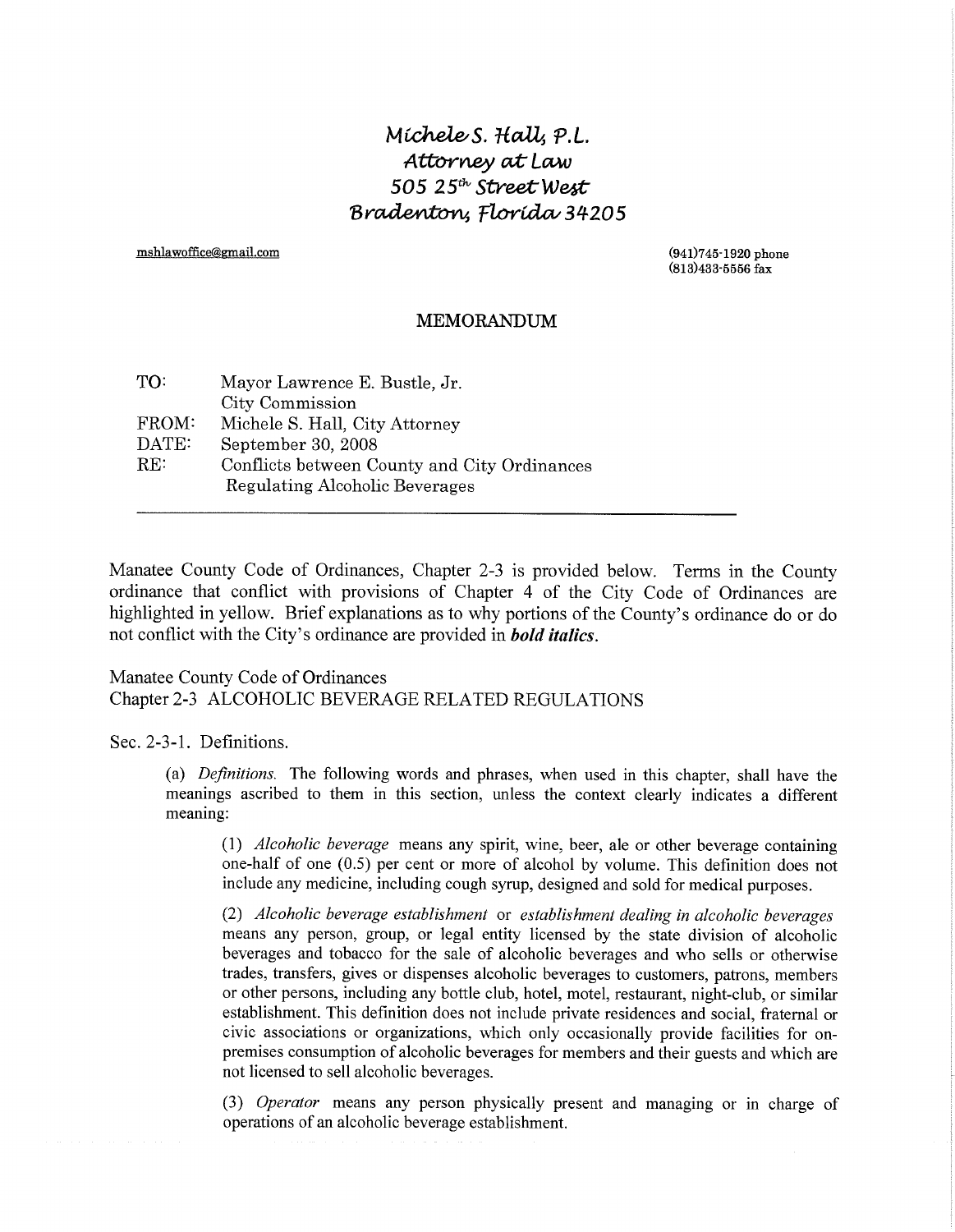(4) Open container means any container of alcoholic beverage immediately capable of being consumed from, or the seal of which has been broken.

 $(5)$  Premises means the physical building or other structure, including any porch, patio, balcony, rooftop, or tent, and includes any privately-owned parking areas adjacent to the building or structure.

(6) Stand alone bar or nightclub means any licensed premises devoted during any time of operation predominantly or totally to serving alcoholic beverages, for consumption on the licensed premises; in which the serving of food, if any, is merely incidental to the consumption of any such beverage; and the licensed premises is not located within, and does not share any common entryway, or common indoor area with, any other enclosed indoor workplace, including any business for which the sale of food or any other product or service is more than an incidental source of gross revenue A place of business constitutes a stand alone bar or nightclub in which the service of food is merely incidental in accordance with this definition if the premises derives no more than ten  $(10)$  per cent of its gross revenue from the sale of food consumed on the licensed premises. This<br>definition shall be construed consistent with any judicial construction given to F.S. §<br>386.203(11). This definition does not include sport by nationally recognized regulatory athletic or sports associations are held; nor hotels, motels, and bona fide restaurants whose primary business is the service of full course meals, where such businesses are licensed by the state's division of hotels and restaurants. meals, where such businesses are licensed by the state's division of hotels and restaurants.<br>This definition does not include any airport vendor holding a special airport license, as<br>defined by F.S. § 561.01(13). defined by F.S.  $\S$  561.01(13).<br>(b) Words or phrases not herein defined but which are defined within F.S. Chs. 561 through 565,

the Florida Beverage Law, shall be given their statutory meaning. Words or phrases not defined herein nor in the Florida Beverage Law shall be given their ordinary meaning.

Conflict: Chapter 4 of the City Code uses the terms "intoxicating beverage", "intoxicating liquor" and "alcoholic beverage" but defines none of these terms. Section 4-3, however, which<br>regulates the consumption of alcohol in specific locations, makes it unlawful for "any person Conflict: Chapter 4 of the City Code uses the terms "intoxicating beverage", "intoxicating<br>liquor" and "alcoholic beverage" but defines none of these terms. Section 4-3, however, which<br>regulates the consumption of alcohol to drink or consume any alcoholic beverage containing more than one (1) percent of<br>alcohol by weight". This provisions conflicts with the County's definition of "alcoholic Conflict: Chapter 4 of the City Code uses the terms "intoxicating beverage", "intoxicating<br>liquor" and "alcoholic beverage" but defines none of these terms. Section 4-3, however, which<br>regulates the consumption of alcohol beverage" and the regulation of beverages included within that definition.

**Conflict:** The definitions of "restaurant" and "actively engaged in a primary business" found by weight". This provisions conflicts with the County's definition of "alcoholic<br>alcohol by weight". This provisions conflicts with the County's definition of "alcoholic<br>beverage" and the regulation of beverages incl between the action 4-5 of the City Code are in conflict with the County's definitions of "alcoholic beverage establishment or establishment dealing in alcoholic beverages" and "stand alone har are nightclub". The phrase "s beverage establishment or establishment dealing in alcoholic beverages" and "stand alone<br>bar or nightclub". The phrase "saloon, bar, cocktail lounge or other place where intoxicating<br>liquors are sold for consumption on the *found in section 4-*<br>beverage establish<br>bar or nightclub".<br>liquors are sold fo<br>presents a conflict.

#### Sec. 2-3-2. Hours of sale.

No establishment dealing in alcoholic beverages in unincorporated Manatee County shall remain open for business, admit the public to remain within, or permit the consumption of alcoholic beverages in or upon such premises between the hours of 2:30 a.m. and 7:00 a.m. of any day; provided, however, in the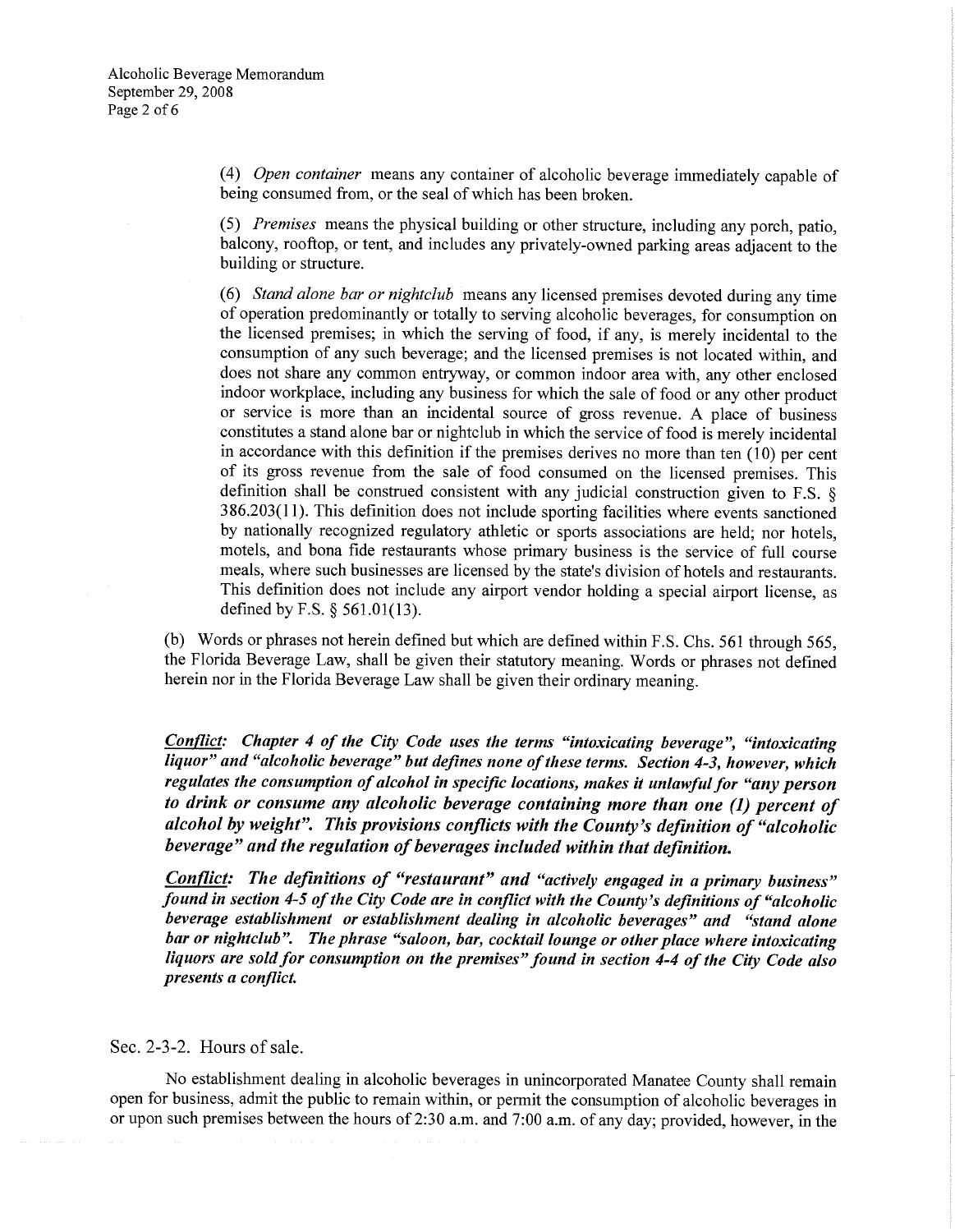Alcoholic Beverage Memorandum September 29, 2008 Page <sup>3</sup> of <sup>6</sup>

case of restaurants, hotels and motels, such establishments may be kept open for business during such hours but no alcoholic beverages may be sold or consumed during such hours

restaurants, hotels and motels, such establishments may be kept open for business during such<br>it no alcoholic beverages may be sold or consumed during such hours.<br>Conflict: Subject to stated exceptions, section 4-1 of the er 29, 2008<br>f 6<br>restaurants, hotels and motels,<br>it no alcoholic beverages may be<br>**Conflict:** Subject to stated exc.<br>beverages" may not be sold, set<br>or between 2:30 a.m. on Sunda<sub>.</sub> Conflict: Subject to stated exceptions, section 4-1 of the C<br>beverages" may not be sold, served or dispensed between 2<br>or between 2:30 a.m. on Sunday and 6:00 a.m. on Monday.

Sec. 2-3-3. Possession and consumption of alcoholic beverages, open containers.

(a) It is unlawful for any person to possess an open container of alcoholic beverage or to consume an alcoholic beverage in the following places:

1 In ar upon any public street or sidewalk or any real property owned or maintained by Manatee County, where such public street or sidewalk or real property is within three hundred (300) feet of any alcoholic beverage establishment;

 $(2)$  In or upon any parking lot, vacant lot or area or parcel of real property or in any vacant or abandoned residential, commercial, or other structure where such lot, area, parcel, or structure is adjacent to or within three hundred (300) feet of an alcoholic beverage establishment For any property of an alcoholic street of state in the property of the bundred (300) feet of any alcoholic beverage establishment;<br>(2) In or upon any parking lot, vacant lot or area or parcel of real property or in an<br>vac

(3) In or on any premises of an alcoholic beverage establishment unless such establishment's state license authorizes on-premises consumption of alcoholic beverages.

(b) It is unlawful for any operator of an alcoholic beverage establishment that is not licensed for on-premises consumption of alcoholic beverage establishment that is not licensed for<br>on-premises consumption to allow or permit any person to possess an open container of alcoholic<br>beverage or to consume an alcoholic bever beverage or to consume an alcoholic beverage on the premises of such establishment on-premises consumption to allow or permit any person to possess an open container of alcoholic beverage or to consume an alcoholic beverage on the premises of such establishment.<br>(c) The prohibitions in subsections  $(a)(1)$ 

 $(1)$  To any private residence;

2 To <sup>a</sup> duly licensed alcoholic beverage establishment whose license allows consumption of alcoholic beverages on the premises and which is located within three hundred (300) feet of another alcoholic beverage establishment:

(3) To the possession of any open container collected by any person engaged in picking up empty containers for the sole purpose of collecting the deposit or value of the bottle or can itself or by any person picking up such containers for the purpose of recycling or taking part in a litter control campaign, provided that no alcoholic beverage is consumed by such person from any open container

(4) To the possession of any open container of alcoholic beverage by any duly ordained or authorized minister, pastor, priest, rabbi and any other similarly designated person or persons, but only for purposes specifically related to the fulfillment of such person's by such person from any open container;<br>
(4) To the possession of any open container of alcoholic beverage by any duly ordained<br>
or authorized minister, pastor, priest, rabbi and any other similarly designated person or<br>
p designated person is administering sacraments or religious rites

5 To the possession of any open container of alcoholic beverage by any code enforcement officer, law enforcement officer or employee of a law enforcement agency,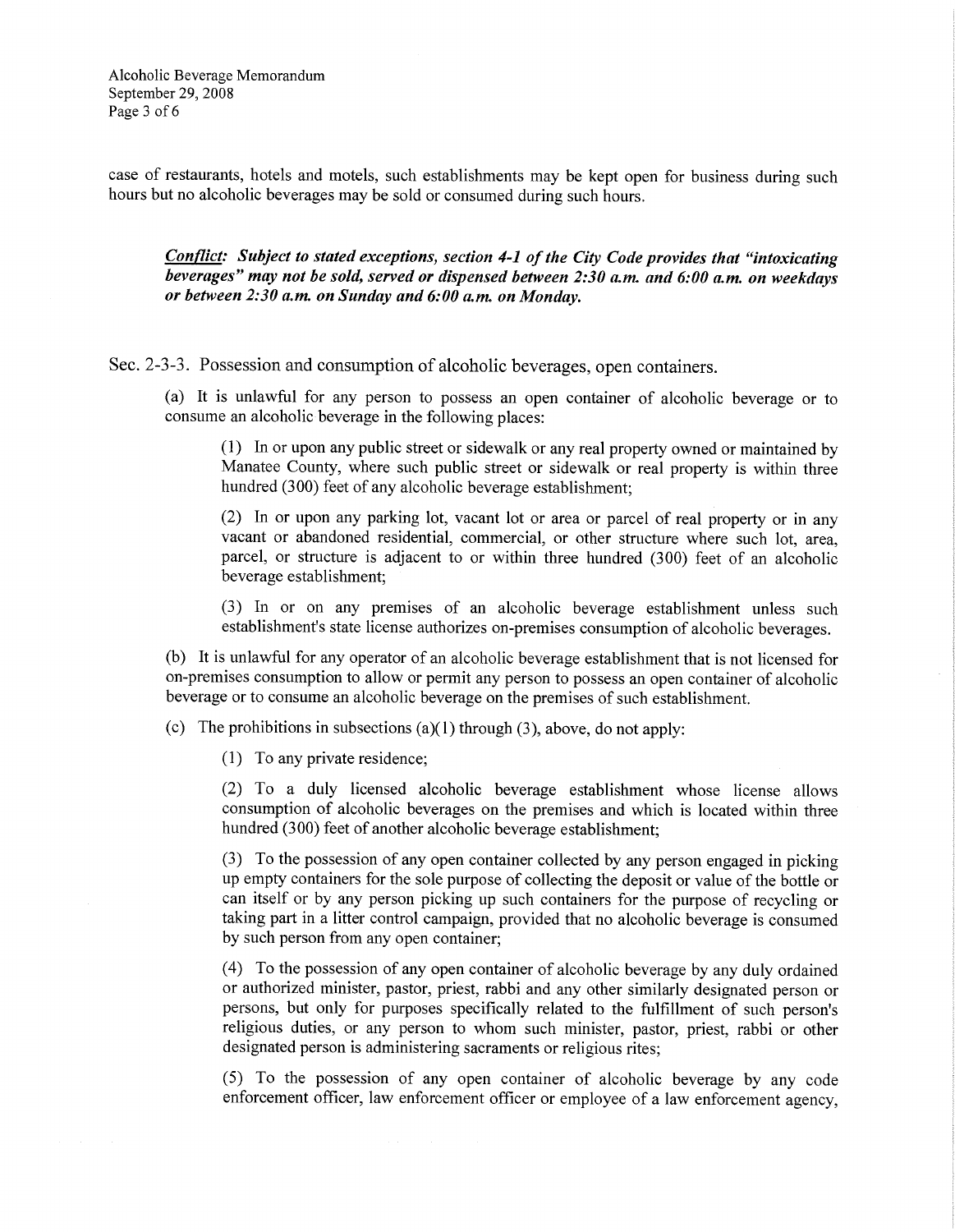but only while in the authorized performance and scope of such person's lawful and official duties;

6 To the possession ofany open container or consumption of aicoholic beverage by any person at an activity or event authorized or permitted by the board of county commissioners or the Manatee County Civic Center authority provided that the authorization or permit specifically allows the possession and consumption of alcoholic beverages at the activity or event on property owned or controlled by the county or the civic center authority

(d) It is unlawful for any person to urinate or defecate in a public place except in restroom facilities set aside for such purposes

No conflict: Section 4.2 of the City Code prohibits the sale of "intoxicating beverages" in *conflict:* Section 4.2 of the City Code promibits the sale of "intoxicating beverages" in certain locations (in proximity to churches, schools, and specified rights of way), and the sale of "intoxicating liquors" except b of "intoxicating liquors" except beer and wine unless such sale takes place in one of the c Beverage Memora<br>
er 29, 2008<br>
f 6<br>
but only<br>
official du<br>
(6) To th<br>
any persc<br>
commissic<br>
commissic<br>
authorizat<br>
beverages<br>
civic cent<br>
(d) It is unlawfu<br>
facilities set aside<br>
<u>No conflict:</u> Sec<br>
certain locations<br>
of alcoholic beverages - - only the consumption and possession of open containers. specified locations. Section 2-3-3 of the County ordinance does not address the sale of<br>alcoholic beverages - - only the consumption and possession of open containers.<br>No conflict: The City Code does not regulate possessio

beverages.

Conflict: Section 4-3 of the City Code prohibits the consumption of any alcoholic beverage<br>containing more than 1% of alcohol in designated locations **Conflict:** Section 4-3 of the City Code prohibits the consinglent consinglent consinglent consinglent containing more than 1% of alcohol in designated locations. containing more than 1% of alcohol in designated locations.<br>Sec. 2-3-4. Persons under twenty-one years of age in stand alone bars or nightclubs.

(a) It shall be unlawful for any person under the age of twenty-one  $(21)$  to enter or remain on the age of  $\epsilon$  or any to the state of  $\epsilon$  or  $\epsilon$  or  $\epsilon$  or  $\epsilon$  or  $\epsilon$  or  $\epsilon$  or  $\epsilon$  or  $\epsilon$  or  $\epsilon$  or  $\epsilon$  or  $\epsilon$  (a) It shall be unlawful for any person under the age of twenty-one  $(21)$  to enter or remain on the premises of any stand alone bar or nightclub while that establishment is selling and/or serving alcoholic beverages for consumption on the premises

(b) It shall be unlawful for any person to present any false, altered or otherwise fraudulent proof of age to attempt to gain entry to, any stand alone bar or nightclub while that establishment is selling and/or serving alcoholic beverages for consumption on the premises.

(c) It shall be unlawful for any stand alone bar or nightclub, or any employee or agent thereof, to knowingly admit, or permit to remain on the premises of such establishment any person under the age of twenty-one (21) while that establishment is selling and/or serving alcoholic beverages for consumption on the premises consumption on the premises

(d) Each stand alone bar or nightclub shall develop a written policy setting forth its system for verifying the age of persons it admits onto its premises and shall provide a copy of such policy to the Manatee County Sheriff and to the chief of police of the municipality wherein the establishment exists. The sheriff is authorized to develop, publish and periodically revise a model age verification system for such establishments. Should the sheriff publish a model system, any stand alone bar or nightclub which adopts and implements that system may subsequently be found in violation of this section but shall not be fined for an unintentional violation unless it has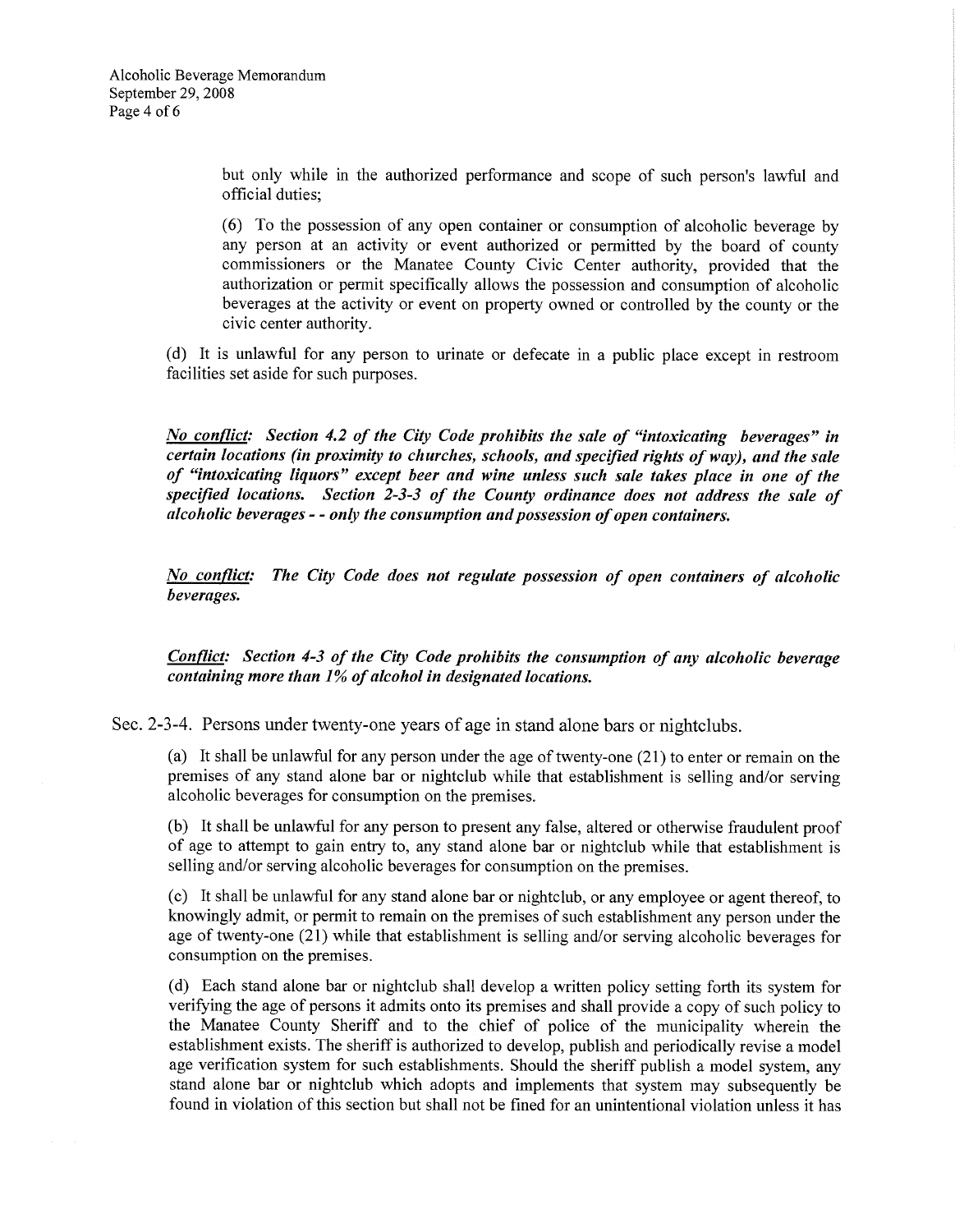already been found in violation within the six  $(6)$  months preceding the current violation. Each establishment shall only be able to benefit from this fine forbearance once

(e) Nothing herein shall be deemed to in any way prohibit any person under the age of twentyone  $(21)$  from:

 $1$ ) Being present in a stand alone bar or nightclub as an employee of that establishment to perform work duties

2 Being present in <sup>a</sup> stand alone bar or nightclub pursuant to an agreement with that establishment to provide some service, including providing security, maintenance, or entertainment to the establishment or its patrons:

 $3$  Being present in a stand alone bar or nightclub for the purposes of making a delivery of goods to that establishment:

4 Being present in <sup>a</sup> stand alone bar or nightclub while performing <sup>a</sup> public or legal duty, such as law enforcement, fire suppression, building inspection, or health inspection;

(5) Being present in a stand alone bar or nightclub when such establishment is not then selling and/or serving alcoholic beverages but is otherwise open to the public, such as duty, such as law enforcement, fire suppression, building inspection, or health inspection;<br>(5) Being present in a stand alone bar or nightclub when such establishment is not ther<br>selling and/or serving alcoholic beverages when such establishment is holding a "teen night" or similar program. Such establishment shall ensure that all persons under the age of twenty-one (21) have left the premises after any such program prior to resumption of service of alcoholic beverages.

No conflict: The City Code does not make it unlawful for persons under the age of 21 to be in a bar, nightclub or other similar facility.

Conflict: Section 4-4 of the City Code makes it unlawful for any holder of a license to operate <sup>a</sup> bar to permit persons under <sup>18</sup> to be present in the bar without a parent or legal guardian Conflict: Section<br>
operate a bar to p<br>
guardian.<br>
Sec. 2-3-9. Enforcement.<br>
(a) The sheriff and

(a) The sheriff and his or her deputies are hereby designated as code enforcement officers for purposes of enforcing the provisions of this chapter 2-3. All municipal police and code enforcement officers are also so designated, providing their governing bodies consent to such designation by resolution or otherwise All law enforcement officers of the State of Florida including but not limited to the FDLE, Highway Patrol, and Bureau of Alcohol, Tobacco and Firearms are also so designated providing their respective agencies consent to such designation

Firemeters are also so designated providing their respective agencies consent to such designation.<br>(b) Any act or omission prohibited by the provisions of F.S.  $\S$  322.212 (false identification) or (b) Any act or omission prohibited by the provisions of F.S.  $\S$  322.212 (false identification) or F.S.  $\S$  562.11 (service to person under twenty-one (21), false identification to obtain service), as may from time to time be amended or renumbered, may be prosecuted under the enforcement provisions of those statutes.

provisions of this chapter 2-3 may be processed under the procedures set forth in F.S. 162.21, except that, due to the serious inherent threat to the public health, safety and welfare created by any delay in enforcement, any officer designated a code enforcement officer under this